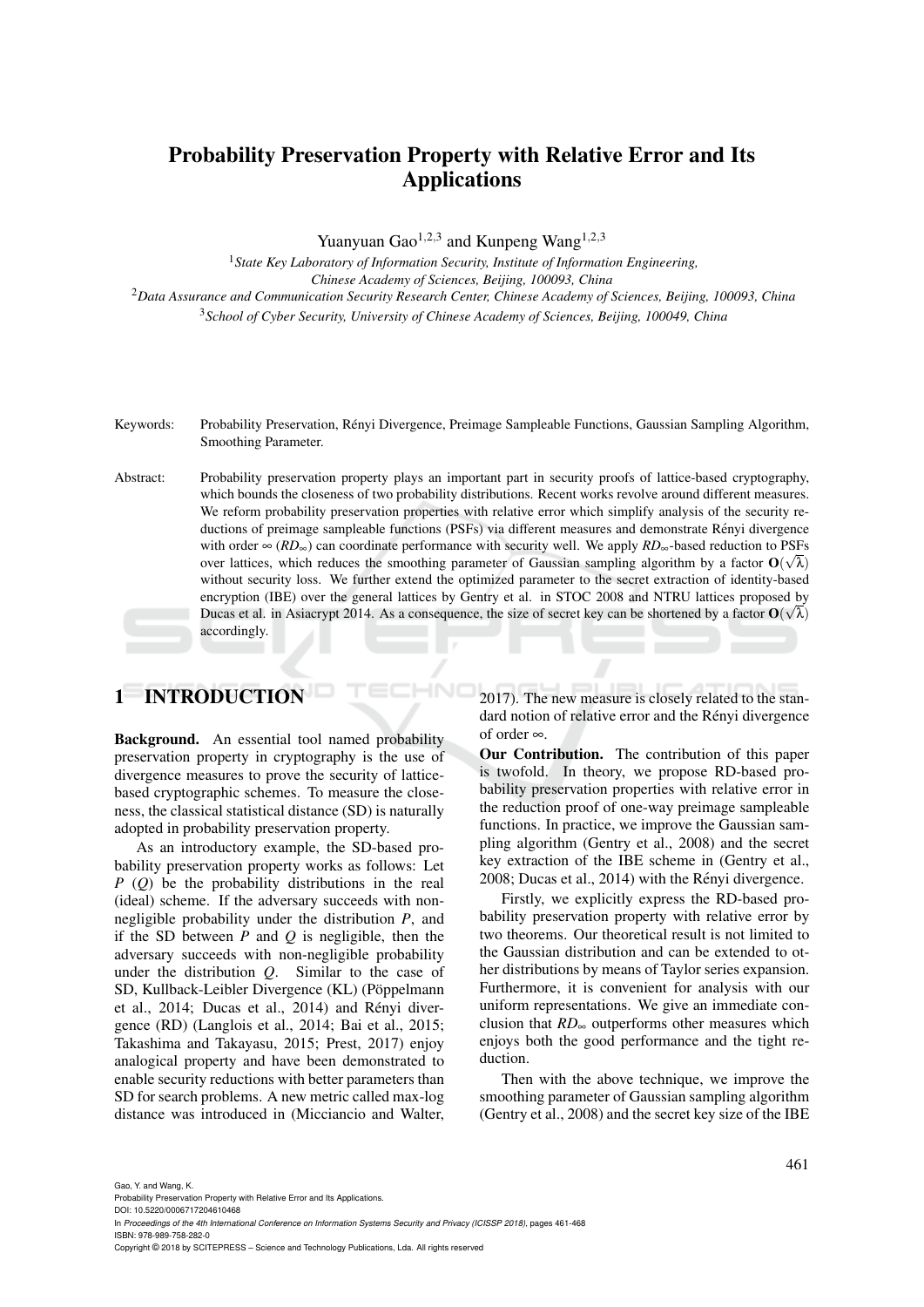scheme in (Gentry et al., 2008; Ducas et al., 2014). In the security proof of the Gaussian sampling algorithm (Gentry et al., 2008), the parameter named tolerance in the Gaussian sampling algorithm can be relaxed, which results in the smaller smoothing parameter by  $\mathbf{O}(\sqrt{\lambda})$ . Thus shorter vectors are outputted without security loss. Accordingly, the user secret key size in the IBE scheme (Gentry et al., 2008; Ducas et al., 2014) is shortened by a factor  $\mathbf{O}(\sqrt{\lambda})$ .

Paper Organization. This paper is organized as follows. In Sect 2, we introduce some basic definitions and properties about discrete Gaussian distributions on lattices and measures of probability distributions. In Sect 3, We provide the security reductions of oneway PSFs with relative error in order to give straightforward analysis and comprehensive comparisons. In Sect 4, we improve the smoothing parameter of Gaussian sampling algorithm and the user secret keys of the IBE schemes over general lattices and NTRU lattices. Finally, Sect 5 is the conclusion.

#### 2 PRELIMINARIES

#### 2.1 Notation

Some notations throughout the paper are listed below.

The security parameter is  $\lambda$ . A negligible function, denoted by  $negl(\lambda)$ , is a function  $f(\lambda)$  such that  $f(\lambda) = \lambda^{-\omega(1)}$ . The probability  $1 - neg(\lambda)$  indicates that it is overwhelming.  $f(\lambda) = \omega(\sqrt{\log \lambda})$  denotes that  $f(\lambda)$  grows asymptotically faster than  $\sqrt{\log\lambda}$ .  $f(\lambda) = O(g(\lambda))$  denotes  $f(\lambda) = O(g(\lambda) \cdot \log^c \lambda)$ . *m* =  $poly(n)$  shows that *m* is polynomial times of *n*.

We denote vector by lower-case bold letters (e.g., v) and denote matrices by upper-case bold letters (e.g., B). The *i*th column vector of a matrix B is denoted **b**<sub>*i*</sub>. For a vector  $\mathbf{v} \in \mathbb{R}^m$ ,  $\|\mathbf{v}\| = \sqrt{\langle \mathbf{v}, \mathbf{v} \rangle}$ denotes its Euclidean norm. The norm of a matrix  $\mathbf{B} \in \mathbb{R}^{m \times n}$  is the maximal norm of its columns:  $\|\mathbf{B}\| = \max_{i=1}^n \|\mathbf{b}_i\|.$ 

#### 2.2 Lattices and Gaussian

Let **B** = { $b_1$ ,...,**b<sub>n</sub>**}  $\subseteq \mathbb{R}^m$  consist of *n* linearly independent vectors. The lattice  $\Lambda$  generated by *B* is defined as  $\Lambda = \mathcal{L}(\mathbf{B}) = \{\sum_{i=1}^{n} z_i \mathbf{b_i} : \mathbf{z} \in \mathbb{Z}^n\}$ , where **B** is a basis of the lattice, the rank of the lattice is *n*, and the dimension of the lattice is *m*. When  $m = n$ , the lattice is full rank. In Gaussian sampling algorithm, we work on non-full rank lattice.

For a lattice  $\Lambda$  and any  $i \leq n$ , the *i*th successive minimum  $\lambda_i(\Lambda)$  is the smallest radius *r* such that the lattice points inside a ball of radius *r* span a space of dimension *i*.

For a full-rank lattice  $Λ$ , its dual lattice  $Λ^*$  is defined as  $\Lambda^* = {\mathbf{x} \in \mathbb{R}^m : \forall \mathbf{v} \in \Lambda, \langle \mathbf{x}, \mathbf{v} \rangle \in \mathbb{Z}}.$ 

We usually use q-ary integer lattice in the cryptography primitive constructions below.

$$
\Lambda^{\perp}(\mathbf{A}) = \{ \mathbf{z} \in \mathbb{Z}^m : \mathbf{A}\mathbf{z} = 0 \mod q \}
$$

 $\Lambda(\mathbf{A}^t) = {\mathbf{z} \in \mathbb{Z}^m : \exists \mathbf{s} \in \mathbb{Z}^n \quad \text{s.t.} \quad \mathbf{z} = \mathbf{A}^t \mathbf{s} \mod q}.$ 

 $\Lambda^{\perp}(\mathbf{A})$  and  $\Lambda(\mathbf{A}^t)$  up to a *q* scaling factor are dual lattices:  $q \cdot \Lambda^{\perp}(\mathbf{A})^* = \Lambda(\mathbf{A}^t)$  and  $q \cdot \Lambda(\mathbf{A}^t)^* = \Lambda^{\perp}(\mathbf{A})$ .

For any  $\mathbf{u} \in \mathbb{Z}^n$ , **x** as an integral solution to  $\mathbf{A}\mathbf{x} = \mathbf{u}$ mod **q**, the coset is defined  $\Lambda_{\mathbf{u}}^{\perp}(\mathbf{A}) = {\mathbf{z} \in \mathbb{Z}^m : \mathbf{A}\mathbf{z} = \mathbf{u}}$  $mod q$  =  $\Lambda^{\perp}(A) + x$ .

The preimage sampled in the Gaussian algorithm can be viewed as coset given the basis of  $\Lambda^{\perp}(A)$ and the outputs conditional distribution is identical to preimage from Gaussian distribution.

For any vector  $\mathbf{c} \in \mathbb{R}^m$  and any real  $s > 0$ , the (spherical) Gaussian function with standard deviation parameter *s* and center **c** is defined as:  $\forall$ **x**  $\in \mathbb{R}^n$ ,  $\rho_{s,c}(\mathbf{x})$  =  $\exp(-\pi ||\mathbf{x}-\mathbf{c}||/s^2).$ 

The (spherical) discrete Gaussian distribution over a lattice  $\Lambda \subseteq \mathbb{R}^m$ , with standard deviation parameter *s* > 0 and center **c** is defined as:  $\forall$ **x**  $\in \Lambda$ ,*D*<sub> $\Lambda$ ,*s*,**c** =</sub>  $\rho_{s,\mathbf{c}}(\mathbf{x})$  $\frac{\rho_{s,\mathbf{c}}(\mathbf{A})}{\rho_{s,\mathbf{c}}(\mathbf{A})}$ , where Gaussian mass  $\rho_{s,\mathbf{c}}(\mathbf{A}) = \sum_{\mathbf{a},\mathbf{b}}$ x∈Λ  $\rho_{s,c}(\mathbf{x})$ .

 $D_{\Lambda,s,c}$  is merely a normalization factor and it is simply proportional to  $\rho_{s,c}(x)$ .

Micciancio and Regev (Micciancio and Regev, 2004) proposed a lattice quantity called the smoothing parameter. We will recall some fundamental properties of the smoothing parameter.

Lemma 1 ((Gentry et al., 2008), Lemma 3.1). *For any m-dimensional lattice* Λ *with basis* B *and* ε > **0**, we have  $η_{\varepsilon} \le \sqrt{\frac{\ln(2m(1+1/\varepsilon))}{\pi}}$  $\frac{1+1/\varepsilon}{\pi} \cdot \|\mathbf{B}\|$ , where  $\|\mathbf{B}\|$  =  $\max_{i=1}^m \|\widetilde{\mathbf{b}}_i\|$  denotes the maximal length of the Gram-Schmidt orthogonalized vectors **b**<sub>i</sub> of the ordered ba*sis B* = {b<sub>i</sub>}. *In particular, for any*  $\omega(\sqrt{\log m})$ *function, there is a negligible*  $\varepsilon(m)$  *for which*  $\eta_{\varepsilon} \leq$  $\|\widetilde{\mathbf{B}}\| \cdot \omega(\sqrt{\log m}).$ 

Many works of cryptography over lattices rely on the discrete Gaussian probability distributions. When  $s > \eta_{\varepsilon}(\Lambda)$ , it has the following properties.

Lemma 2 ((Gentry et al., 2008), Lemma 5.2). *Let*  $A \in \mathbb{Z}_q^{n \times m}, \, \varepsilon \in (0,1/2), \, s \geq \eta_{\varepsilon}(\Lambda^{\perp}(A)), \, \text{then for } \mathbf{e} \sim$  $D_{\mathbb{Z}^m}$ , the distribution of the syndrome  $\mathbf{u} = \mathbf{A}\mathbf{e} \mod q$ *is within statistical distance*  $2\varepsilon$  *of uniform over*  $\mathbb{Z}_q^n$ .

*Furthermore, let*  $\mathbf{u} \in \mathbb{Z}_q^n$  *be fixed and*  $\mathbf{t} \in \mathbb{Z}^m$  *be an arbitrary solution to*  $At = u \mod q$ , then given  $Ae =$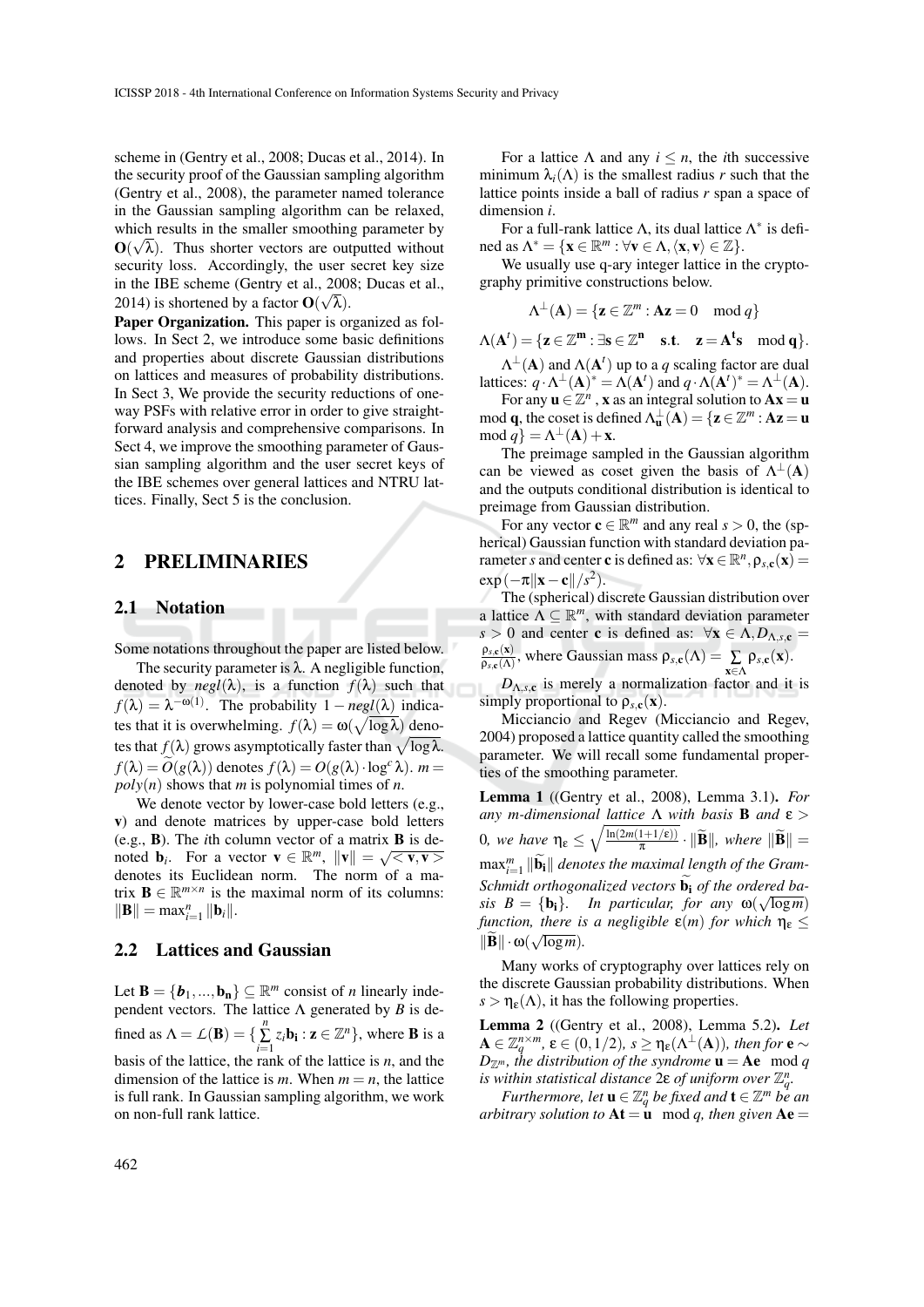**u** mod *q, the conditional distribution of*  $\mathbf{e} \sim D_{\mathbb{Z}^m}$  *is*  $t+D_{\Lambda^{\perp},s,-t}$ 

The tail inequality of Gaussian distribution in the next lemma shows a sample from  $D_{\mathbb{Z}^m,s}$  is at most  $s\sqrt{m}$  away from the center with overwhelming probability.

Lemma 3 ((Micciancio and Regev, 2004), Lemma 4.4). *For any n-dimensional lattice*  $\Lambda$ ,  $\mathbf{c} \in \mathbb{R}^m$ ,  $\boldsymbol{\epsilon} \in$  $(0,1)$  *and s* >  $\eta_{\varepsilon}(\Lambda)$ , **c**  $\in span(\Lambda)$ ,  $\Pr_{x \leftarrow D_{\Lambda,s,c}}[||\mathbf{x}-\mathbf{c}|| \ge$  $s\sqrt{m}$ ]  $\leq \frac{1-\varepsilon}{1+\varepsilon} \cdot 2^{-m}$ .

NTRU lattice is a lattice with special algebra structure. For a power-of two integer *N*, a positive integer *q*, and  $f, g \in \mathcal{R}$ ,  $\mathcal{R} \triangleq \mathbb{Z}[x]/(x^N + 1)$ , let  $\mathbf{h} = \mathbf{g} * \mathbf{f}^{-1} \mod q$ , NTRU lattice is defined as  $\Lambda_{\mathbf{h},q} =$  $\{(\mathbf{u}, \mathbf{v}) \in \mathcal{R}^2 | \mathbf{u} + \mathbf{v} * \mathbf{h} = 0 \mod q\}.$ 

The last lemma provides the theoretical lower bound of the maximal length of Gram-Schmidt orthogonalized vectors over NTRU lattices.

Lemma 4 ((Ducas et al., 2014), Lemma 2). *Let* Bf,<sup>g</sup> *be a basis of NTRU lattice,*  $\mathbf{b}_1, \cdots, \mathbf{b}_{2N}$  *be the row vectors of*  $B_{f,g}$ *, then*  $\|\widetilde{\mathbf{B}}_{f,g}\| = \max\{\|\widetilde{\mathbf{b}}_1\|,\|\widetilde{\mathbf{b}}_{N+1}\|\}.$ 

## 2.3 Measures of Distributions Closeness

Referring to (Rényi, 1961; van Erven and Harremoës, 2014), the definitions are given as follows. For convenience, our definition of the RD is the exponential of the usual definition used in information theory(van Erven and Harremoës, 2014).

The support of the distribution *P* is defined as  $Supp(P) = \{x : P(x) \neq 0\}$ . **u** ∼ *U*( $\mathbb{Z}^n$ ) denotes the distribution of  $\mathbf{u} \in \mathbb{Z}^n$  is uniform.

Let *P* and *Q* be two distributions over the countable support  $Supp(P) \subseteq Supp(Q)$ .

The Statistical distance between *P* and *Q* is defined as

$$
\Delta(P||Q) = \frac{1}{2} \sum_{x \in \text{Supp}(P)} |P(x) - Q(x)|.
$$

The Kullback-Leibler Divergence of *Q* from *P* is defined as:

$$
D_{KL}(P||Q) = \sum_{x \in \text{Supp}(P)} P(x) \ln \frac{P(x)}{Q(x)}.
$$

For  $\alpha \in (1, +\infty)$ , the Rényi divergence of order  $\alpha$ is defined as:

$$
R_{\alpha}(P||Q) = \left(\sum_{x \in \text{Supp}(P)} \frac{P(x)^{\alpha}}{Q(x)^{\alpha-1}}\right)^{\frac{1}{\alpha-1}}.
$$

For  $\alpha = 1$  and  $\alpha = \infty$ , Rényi divergences are respectively defined as:

$$
R_1(P||Q) = \exp\left(\sum_{x \in \text{Supp}(P)} P(x) \cdot \ln \frac{P(x)}{Q(x)}\right)
$$

and

$$
R_{\infty}(P||Q) = \max_{x \in \text{Supp}(P)} \frac{P(x)}{Q(x)}
$$

.

SD denotes the difference of two probability distributions, RD denotes the ratio of two probability distributions. RD and KL have similar properties with SD as follows:

Lemma 5 ((van Erven and Harremoës, 2014; Langlois et al., 2014; Bai et al., 2015)). *Let P and Q denote probability distributions over the countable set*  $Supp(P) \subseteq Supp(Q), \alpha \in [1, +\infty]$ *. For any function f :*

*•* Additivity.

$$
\Delta(\prod_i P_i \|\prod_i Q_i) = \sum_i \Delta(P_i \| Q_i).
$$
  

$$
KL(\prod_i P_i \|\prod_i Q_i) = \sum_i KL(P_i \| Q_i).
$$

*•* Multiplicativity.

$$
R_{\alpha}(\prod_i P_i \|\prod_i Q_i) = \prod_i R_{\alpha}(P_i \| Q_i).
$$

*•* Data Processing Inequality.

$$
\Delta(P^f \| Q^f) \le \Delta(P \| Q)
$$
  
\n
$$
KL(P^f \| Q^f) \le KL(P \| Q)
$$
  
\n
$$
R_{\alpha}(P^f \| Q^f) \le R_{\alpha}(P \| Q)
$$
  
\n
$$
P^f
$$
 (resp.  $Q^f$ ) denotes the distribution

*where P<sup>f</sup>* (*resp*.*Q f* ) *denotes the distribution of f*(*x*) *induced by sampling*  $x \leftarrow P(resp.x \leftarrow Q)$ *.* 

Lemma 6 (Probability Preservation (van Erven and Harremoës, 2014; Langlois et al., 2014; Bai et al., 2015)). *Let P (Q) be the probability distributions over Supp*(*P*) ⊆ *Supp*(*Q*)*, A* ⊆ *Supp*(*Q*) *be an arbitrary event.*

*SD-based probability preservation property:*

$$
Q(A) \ge P(A) - 2\Delta(P||Q)
$$

*KL-based probability preservation property:*

$$
|Q(A) - P(A)| \le \frac{1}{\sqrt{2}} \sqrt{D_{KL}(P||Q)}
$$

*RD-based probability preservation:*

$$
Q(A) \ge \frac{(P(A))^{\frac{\alpha}{\alpha-1}}}{R_{\alpha}(P||Q)}
$$

$$
Q(A) \ge \frac{P(A)^2}{R_2(P||Q)}
$$

$$
Q(A) \ge P(A) - \sqrt{\ln R_1(P||Q)/2}
$$

$$
Q(A) \ge \frac{P(A)}{R_{\infty}(P||Q)}.
$$

Since  $R_1(P||Q)$  is the exponential of the Kullback-<br>Leibler divergence. For a random event set For a random event set  $A \subseteq \text{Supp}(P) \subseteq \text{Supp}(Q)$ , then we have  $Q(A) \ge$  $P(A) - \sqrt{\ln R_1(P||Q)/2}.$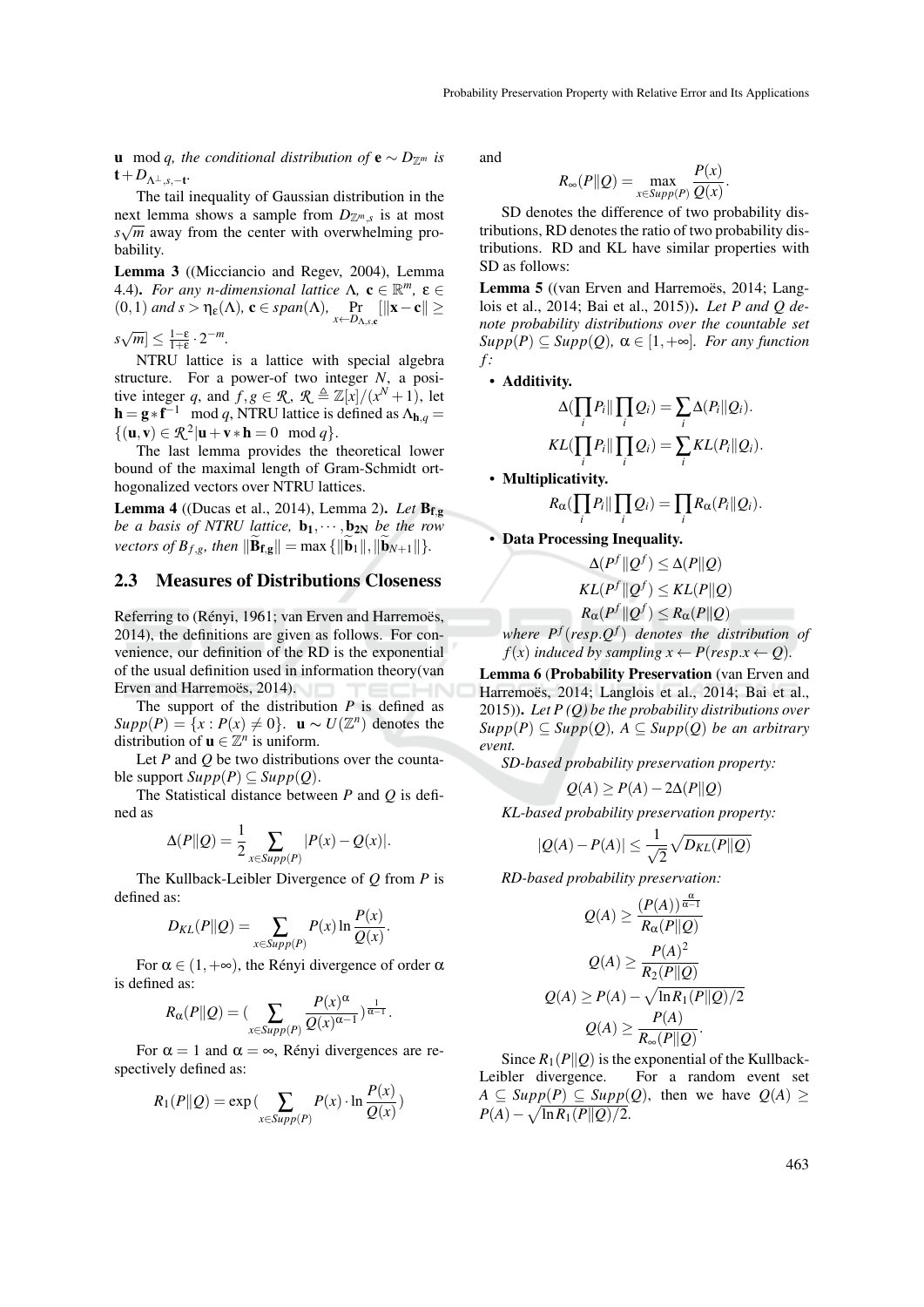## 3 SECURITY REDUCTION

Inspired by the Taylor series expansion technique in (Pöppelmann et al.,  $2014$ ) and the idea of relative error in (Micciancio and Walter, 2017), we provide the bound of two probability distributions closeness with relative error. Then, we obtain probability preservation properties with relative error. It is easy to analyse and compare the bound of the success probability with our uniform representations.

#### 3.1 Bound of Distributions Closeness

We describe the bound of closeness of two probability distributions with relative error by Taylor series, where we give a tight factor by analyzing the tail-cut of the Taylor expansion explicitly.

Theorem 1 (Bound of Distributions Closeness). *Let P and Q be two probability distributions over the same countable S. Assume that for any*  $x \in S$ *, there exists*  $|P(x) - Q(x)| \leq \delta(x)Q(x)$ *, where*  $\delta(x) \in (0, \frac{1}{\alpha})$ *and*  $\alpha$  > 2*. Then* we have:

$$
R_{\alpha}(P||Q) \le 1 + \alpha \max_{x \in S} \delta(x)^2.
$$
  
\n
$$
R_2(P||Q) \le 1 + \max_{x \in S} \delta(x)^2.
$$
  
\n
$$
R_1(P||Q) \le 1 + \max_{x \in S} \delta(x)^2.
$$
  
\n
$$
R_{\infty}(P||Q) \le 1 + \max_{x \in S} \delta(x).
$$

We also present the SD and KL bounds of distributions closeness with relative error.

SD bound:

$$
\Delta(P\|Q) \leq \frac{1}{2} \max_{x \in S} \delta(x).
$$

KL bound:

$$
D_{KL}(P||Q) \leq \max_{x \in S} \delta(x)^2.
$$

Main proofs of theorem are given in Appendix A. In fact, as the special relation that  $R_1(P||Q)$  is the exponential of KL, the derivation of the bound of distributions closeness via  $R_1(P||Q)$  relies on the computation of KL. The proof of KL was proposed in (Pöppelmann et al.,  $2014$ ). In essence, it is identical to the work of (Prest, 2017). We extend to other closeness measures and different parameter settings. The essential derivation process amounts to preprocessing distributions closeness bound.

#### 3.2 Bound of Success Probability

Let  $P(Q)$  be the probability distributions over the same countable set *S* in the real (ideal) scheme. For a probabilistic polynomial-time adversary *A* against the scheme, if *A* succeeds in the attack,  $Suc_A(f(x)) = 1$ , otherwise  $Suc_A(f(x)) = 0$ , where f is any efficiently computable function, then the advantage of adversary *A* succeeding in the attack is defined as  $\text{Adv}_{\mathcal{A}}(P,Q)$  =  $|\Pr_{x \leftarrow P}[\textit{Suc}_{\mathcal{A}}(f(x)) = 1] - \Pr_{x \leftarrow Q}[\textit{Suc}_{\mathcal{A}}(f(x)) = 1]|.$ 

Assume that *P* is the probability distribution over *S* in the real scheme, *Q* is the probability distribution over *S* in the ideal scheme. If *A* succeeds with significant probability in the real scheme and  $Adv_{\mathcal{A}}(P,Q)$ is negligible, then *A* succeeds with significant probability in the ideal scheme. In other words, if the adversary succeeds with negligible probability in the ideal scheme and  $Adv_{\mathcal{A}}(P, Q)$  is negligible, then it also succeeds with negligible probability in the real scheme. The property is named the probability preservation property. According to Theorem 1 and Lemma 6, we acquire Theorem 2 by the substitution method.

Theorem 2 (Bound of Success Probability). *Let P (Q) be the probability distribution over S in the real (ideal)* scheme. Assume that for any  $x \in S$ , there ex*ists*  $|P(x) - Q(x)| \leq \delta(x)Q(x)$ *, where*  $\delta(x) \in (0, \frac{1}{\alpha})$ *and*  $\alpha > 2$ *. A is a probabilistic polynomial-time adversary making at most q queries an oracle. If A* succeeds in the attack,  $Suc_A(f(x)) = 1$ , other*wise Suc*<sub>*A*</sub>( $f(x)$ ) = 0*, where f is a one-way trapdoor function.* Let  $\varepsilon_P = \Pr_{x \leftarrow P}[\text{Suc}_{\mathcal{A}}(f(x)) = 1]$ ,  $\varepsilon_Q =$ 

Pr  $\Pr_{x \leftarrow Q}[\textit{Suc}_{\mathcal{A}}(f(x)) = 1]$ *, then* 

HNC

*RD-based probability preservation property:*

$$
RD_{\alpha}: \varepsilon_{Q} \geq \frac{(\varepsilon_{P})^{\frac{\alpha}{\alpha-1}}}{(1+\alpha \max_{x \in S} \delta(x)^{2})^{q}}.
$$

$$
RD_{2}: \varepsilon_{Q} \geq \frac{\varepsilon_{P}^{2}}{(1+\max_{x \in S} \delta(x)^{2})^{q}}.
$$

$$
RD_{1}: \varepsilon_{Q} \geq \varepsilon_{P} - \sqrt{\frac{q}{2}} \max_{x \in S} \delta(x).
$$

$$
RD_{\infty}: \varepsilon_{Q} \geq \frac{\varepsilon_{P}}{(1+\max_{x \in S} \delta(x))^{q}}.
$$

SD-based probability preservation property:

$$
\varepsilon_Q \ge \varepsilon_P - \frac{q}{2} \max_{x \in S} \delta(x).
$$

KL-based probability preservation property:

$$
|\varepsilon_Q - \varepsilon_P| \le \sqrt{\frac{q}{2}} \max_{x \in S} \delta(x).
$$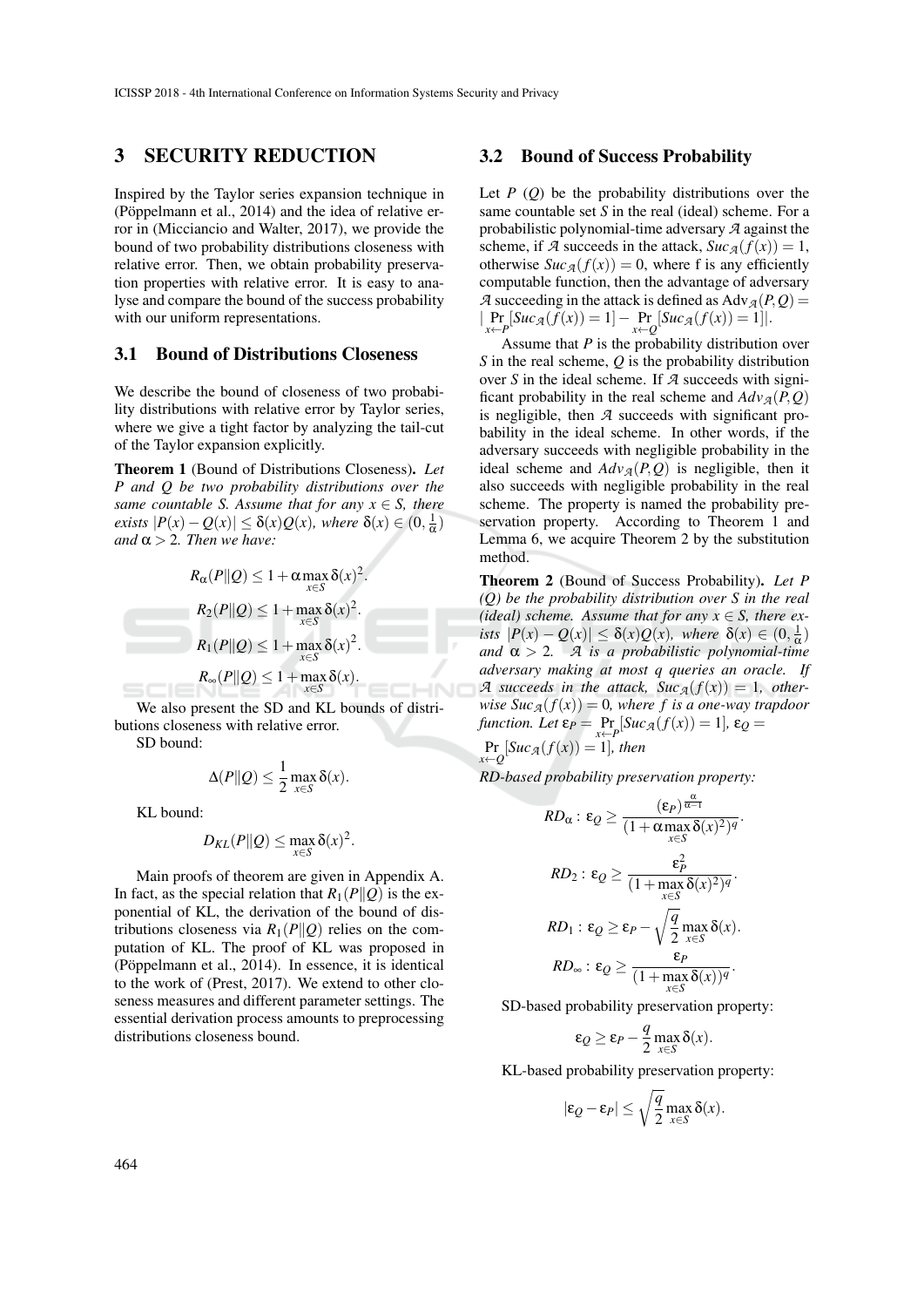From all the formulas above in the Theorem 2, We can give straightforward analysis and comprehensive comparisons. The times of query  $q$ , the order of  $\alpha$  and the max relative error max *x*∈*S*  $\delta(x)$  act on the tightness of the reduction. The goal in (Takashima and Takayasu, 2015; Prest, 2017) is to achieve  $R_{\alpha}(P||Q)^q = \Omega(1)$  ( e.g.  $(1 + \alpha \max_{y \in S} \delta(x)^2)^q \le e^{1/4} \le \sqrt{2}$ . Our method is different from theirs. We deal with *q* in the next section, which is closely related to iteration times of sampling algorithm.

In the analysis of the SD-based probability preservation property with relative error, the success probabilities in the ideal and real schemes demand for the same magnitude  $O(2^{-\lambda})$ , the advantage is limited to the magnitude  $O(2^{-\lambda})$ , so the max *x*∈*S*  $\delta(x)$  is limited to

### the magnitude  $O(2^{-\lambda})$ .

In the analysis of the KL-based probability preservation property with relative error, if the success probability of the adversary is the magnitude  $O(2^{-\lambda})$ in both the ideal and real schemes, the max *x*∈*S*  $\delta(x)$  is li-

mited to the magnitude  $O(2^{-\lambda})$ . Comparing to SD,  $\max_{\mathbf{x}} \delta(x)$  in the KL-based reduction can be larger by *x*∈*S*  $\sqrt{q}$  $rac{q}{2}$  than max  $\delta(x)$  in the SD-based reduction remai-

*x*∈*S* ning the same security, which is one of the main contributions of works in (Pöppelmann et al., 2014).

In the analysis of the RD-based probability preservation property with relative error, the security becomes looser when the order is  $\alpha$ , particularly to  $order = 2$ . The security remains almost the same when the order of RD is  $\infty$ .

We give a comprehensive comparison of distribution and security parameters in Table 1, where max  $\delta(x)$  range is  $O(2^{-\lambda})$  in SD and KL rows and *x*∈*S*  $\max_{x \in S} \delta(x)$  range is  $O(2^{-\lambda})$  and  $O(\frac{1}{\lambda})$  in RD rows. We *x*∈*S* can observe the performance and security parameters by the different bounds of max  $\delta(x)$ . From the column  $\overline{x \in S}$  named security, it shows that when *order* = ∞, the security is almost the same when max *x*∈*S*  $\delta(x)$  relaxes to  $\frac{1}{\lambda}$ .

We come to a conclusion that *RD*<sup>∞</sup> gains both the optimized performance and same security magnitude, which relax the relative error of two probability distribution from  $2^{-\lambda}$  to  $\frac{1}{\lambda}$ . In summary, probability preservation property with relative error is easy to analyse and compare.

## 4 OPTIMIZATION

In this section, we optimize the smoothing parameter of Gaussian sampling algorithm by *RD*∞-based probability preservation property. We improve the user key size of IBEs over general lattices and NTRU lattices by optimizing the smoothing parameter.

## 4.1 Optimization of Gaussian Sampling Algorithm

A collection of one-way preimage sampleable functions is defined as follows (Gentry et al., 2008):

- *TrapGen*( $1^{\lambda}$ ):  $(a,t) \leftarrow TrapGen(1^{\lambda})$ , where *a* is a function description:  $f_a: D_\lambda \to R_\lambda, D_\lambda$  is domain of  $f_a$ ,  $R_\lambda$  is range of  $f_a$ ,  $t$  is trapdoor information for  $f_a$ .
- *SampleDom*( $1^{\lambda}$ ):  $x \leftarrow SampleDom(1^{\lambda})$ , where x is from some distribution over  $D_{\lambda}$ , for which the distribution of  $f_a(x)$  is uniform over  $R_\lambda$ .
- $SamplePre(1^{\lambda})$ :  $x \leftarrow SamplePre(1^{\lambda})$ , for  $\forall y \in$  $R_{\lambda}$ , *SamplePre*(*t*, *y*) samples from the distribution of  $x \leftarrow SampleDom(1^{\lambda})$ , given  $f_a(x) = y$ .
- one-wayness without trapdoor: For any probabilistic poly-time algorithm *A*,  $Pr[\mathcal{A}(1^{\lambda}, a, y) \in$  $f_a^{-1}(y)$ ]  $\leq$  *negl*( $\lambda$ ).

These properties of probability distribution defined above only hold in the ideal trapdoor functions construction. The properties in the real trapdoor functions construction will be relaxed.

PSFs over lattices based on the average-case hardness of **ISIS** are  $f_A = Ae = u \mod q$ , where the domain is  $\{e \in \mathbb{Z}^m : ||e|| < s\sqrt{m}\}\$ and the range is  $\mathbb{Z}^n$ . They have two essential properties as follows:  $\mathbf{u} \in \mathbb{Z}^{n \times m}$  is statistically close to uniform and the distribution of **e** is statistically close to  $D_{\mathbb{Z}^m,s}$ . According to Lemma 2, Given a good basis  $\mathbf{T} \subset \Lambda^{\perp}(A)$ , preimage e can be sampled by the trapdoor inversion algorithm and **e**  $\sim D_{\Lambda^{\perp},s}$  statistically.

We require **e** is distributed according to the exact Gaussian distribution  $D_{\mathbb{Z}^m,s}$  in the ideal scheme and define its distribution as *Q*. However, we get e from the trapdoor inversion algorithm in the real scheme and define its distribution as *P*. First, choose via linear algebra  $\mathbf{t} \in \mathbb{Z}^m$  such that  $\mathbf{At} = \mathbf{u} \mod q$ . Then sample  $\mathbf{v} \sim D_{\Lambda^{\perp}, s, -t}$  statistically using Gaussian sampling algorithm and output  $e = t + v$ . Referring to proof of algorithm, we have the output probability distribution of Gaussian sampling algorithm  $P \in [(\frac{1-\epsilon}{1+\epsilon})^m,(\frac{1+\epsilon}{1-\epsilon})^m] \cdot D_{\mathbb{Z}^m,s}$ , where **e** is the output of the trapdoor inversion algorithm, as detailed in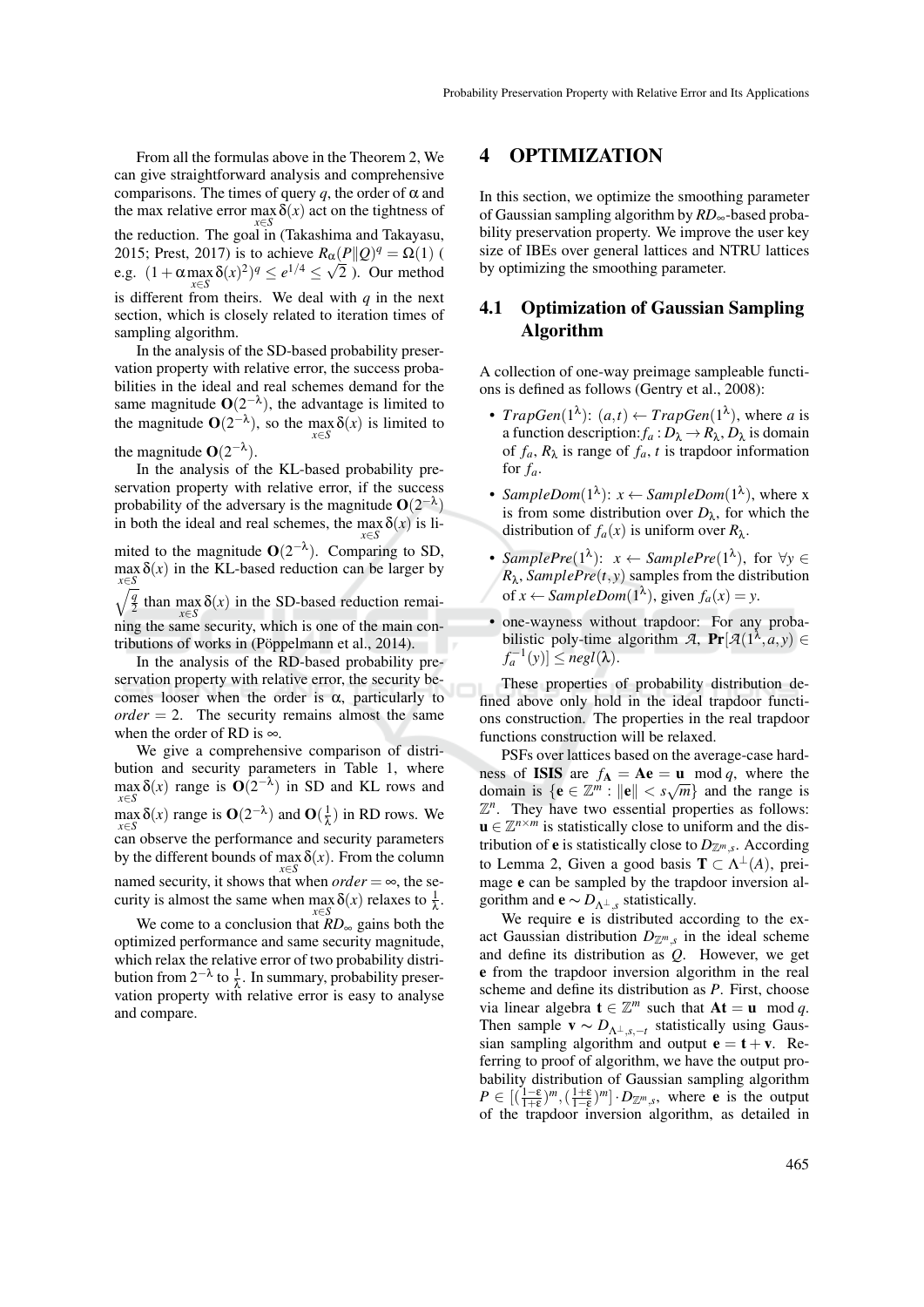| number        | measures        | max relative error max $\delta(x)$ | security $\varepsilon_P$                                                                                                            |
|---------------|-----------------|------------------------------------|-------------------------------------------------------------------------------------------------------------------------------------|
|               | <b>SD</b>       | $2^{-\lambda}$                     | $2\cdot2^{-\lambda}$                                                                                                                |
| $\mathcal{D}$ | KL              | $2^{-\lambda}$                     | $(1+\frac{\sqrt{2}}{2})\cdot 2^{-\lambda}$                                                                                          |
| 3             | $RD_{\infty}$   | $2^{-\lambda}$                     | $(1+2^{-\lambda})\cdot\overline{2^{-\lambda}}$                                                                                      |
| 4             | $RD_{\infty}$   |                                    | $(1+\frac{1}{2})\cdot 2^{-\lambda}$                                                                                                 |
| 5             | RD <sub>2</sub> | $2-\lambda$                        | $\sqrt{2^{-\lambda}(1+2^{-2\lambda})} \approx 2^{-\frac{\lambda}{2}}$                                                               |
| 6             | RD <sub>2</sub> |                                    | $(2^{-\lambda}(1+\frac{1}{\lambda^2}) \approx 2^{-\frac{\lambda}{2}})$                                                              |
|               | $RD_{\alpha}$   | $2^{-\lambda}$                     | $\frac{(2^{-\lambda}(1+\alpha 2^{-2\lambda}))^{\frac{\alpha-1}{\alpha}} \approx 2^{-\frac{(\alpha-1)\lambda}{\alpha}}}{\sigma}$     |
| 8             | $RD_{\alpha}$   |                                    | $\frac{(2^{-\lambda}(1+\frac{1}{\alpha\lambda^2}))^{\frac{\alpha-1}{\alpha}}\approx 2^{-\frac{(\alpha-1)\lambda}{\alpha}}}{\alpha}$ |

Table 1: Comparisons of distribution and security parameters.

(Gentry et al., 2008). The relative error to the desired distribution is therefore bounded by  $(\frac{1+\epsilon}{1-\epsilon})^m - 1$ ,  $\delta(x = e) = \frac{P(x) - Q(x)}{Q(x)} = \left(\frac{1 + \varepsilon}{1 - \varepsilon}\right)^m - 1 \ge 1 + \frac{2m\varepsilon}{1 - \varepsilon} - 1 =$  $rac{2m\varepsilon}{1-\varepsilon} \leq \max_{x \in \Lambda_{+}^{\perp}} \delta(x).$ 

*x*∈Λ ⊥ u  $\sqrt{\ln(2m(1+1/\epsilon))}$ According to Lemma 1, We have  $\eta_{\varepsilon} \leq$  $\frac{1+1/\epsilon}{\pi}$  | **B** | | | It is easy to get  $\eta_{\epsilon}$  from ε. When  $\max_{x \in \Lambda} \delta(x)$  relaxes to  $\frac{1}{\lambda}$  (even approximating *x*∈Λ ⊥ u to  $1/2$ ), it is easy to find out that the tolerance  $\varepsilon$ is shortened to  $\frac{1}{2m\lambda}$  (when max *x*∈Λ ⊥ u  $\delta(x)$  reaches the upper bound 1/2,  $\varepsilon$  reaches  $\frac{1}{4m}$  and the security parameter of  $RD_{\infty}$  remains  $(1 + \frac{1}{\lambda}) \cdot 2^{-\lambda}$  on the 4th row of Table 1. So the smoothing parameter decreases from  $\sqrt{\frac{\ln(2m(1+2m\cdot 2^{\lambda}))}{\pi}}$  $rac{+2m \cdot 2^{x}}{\pi}$  | **B** | to  $\sqrt{\ln(2m(1+2m\lambda))}$  $\frac{1+2m\lambda}{\pi}$  | **B** || (when max  $\lambda \in \Lambda_{\mathbf{u}}^{\perp}$ δ(*x*) approximates the upper bound 1/2, the smoothing parameter approximates  $\sqrt{\frac{\ln(2m(1+4m))}{\pi}}$  $\frac{1+4m}{\pi}$  | **B** | | ). We come to a conclusion the smoothing parameter declines by a factor  $\mathbf{O}(\sqrt{\lambda})$  via  $RD_{\infty}$  and the security remains the same.

#### 4.2 Optimization of IBE

We give two illustrative examples of instantiations over general lattices and NTRU lattices. We start with the IBE system in(Gentry et al., 2008), then we extend to the IBE system in(Ducas et al., 2014).

IBE consists of four algorithm: IBESetup, IBEExtract, IBEEnc, IBEDec.

- *IBESetup*( $1^n$ ):  $(A, T) \leftarrow *IBESetup(1^n)*$ , where *T* is trapdoor of function  $f_A$ . The Master public key is *A*, the secret key is *T*.
- *IBEExtract*( $A, T, id$ ):  $e \leftarrow IBEExtract(A, T, id)$ such that  $Ae = u = H(id)$ , where *e* is user secret

key for the user *id* and *H* is an oracle.

- *IBEEnc*(*A*,*id*,*b*): ( $p$ ,*c*)  $\leftarrow$  *DualEnc*(*u*,*b*).
- *<i>IBEDec*(*e*,(*p*,*c*)): *b* ← *DualDec*(*e*,(*p*,*c*)).

In (Gentry et al., 2008) preimage sampleable (trapdoor) function is  $f_{A}(e) = Ae \mod q$ , where  $A \in$  $\mathbb{Z}_q^{m \times n}$  is a random matrix and  $\mathbf{e} \in \mathbb{Z}_q^m$  is short vector. In the algorithm *IBEExtract*(A,T,id), the decryption key  $e \leftarrow f^{-1}(u)$  is obtained by using the preimage sampler with trapdoor  $T$ .  $e$  is the output of Gaussian sampling algorithm with short basis T. According to the tail inequality Lemma 3, we have  $e: ||e|| \leq s \cdot \sqrt{m}$ , so the size of user secret key e can be reduced by a factor  $O(\sqrt{\lambda})$  as the smoothing parameter is optimized.

Because the discrete Gaussian sampling described in (Gentry et al., 2008) involves sequential iterations and the Gram-Schmidt orthogonalized operations, it is rather inefficient. So making adjustments to some of tunable parameters of the main operations about trapdoor generation and inversion algorithms may provide better combinations of efficiency and concrete security.

In (Ducas et al., 2014) Gaussian sampling algorithm of NTRU lattices is applied to sampling  $(s_1, s_2)$ such that  $s_1 + s_2 * h = t$  by a short basis **B** of  $\Lambda_{h,q}$ . The output of Gaussian sampling algorithm has the length  $s \cdot \sqrt{2N}$ , where  $s > \eta_{\varepsilon}$ . The improvements involve the tolerance ε and the Gram-Schmidt norm of the trapdoor. According to Lemma 1, the optimization of the tolerance is orthogonal to the optimization the Gram-Schmidt norm of the basis. *B* is a short basis of Λh,*q*. Referring to Lemma 4 the Gram-Schmidt norm computation of the trapdoor basis is simplified and public key size is reduced owing to the structure of ring. With RD ε can be reduced to  $\frac{1}{4Nλ}$ . In summary, two optimization methods can be combined well. The where  $\epsilon$  is lowered by a factor  $\mathbf{O}(\sqrt{\lambda})$  in the terms of our optimization.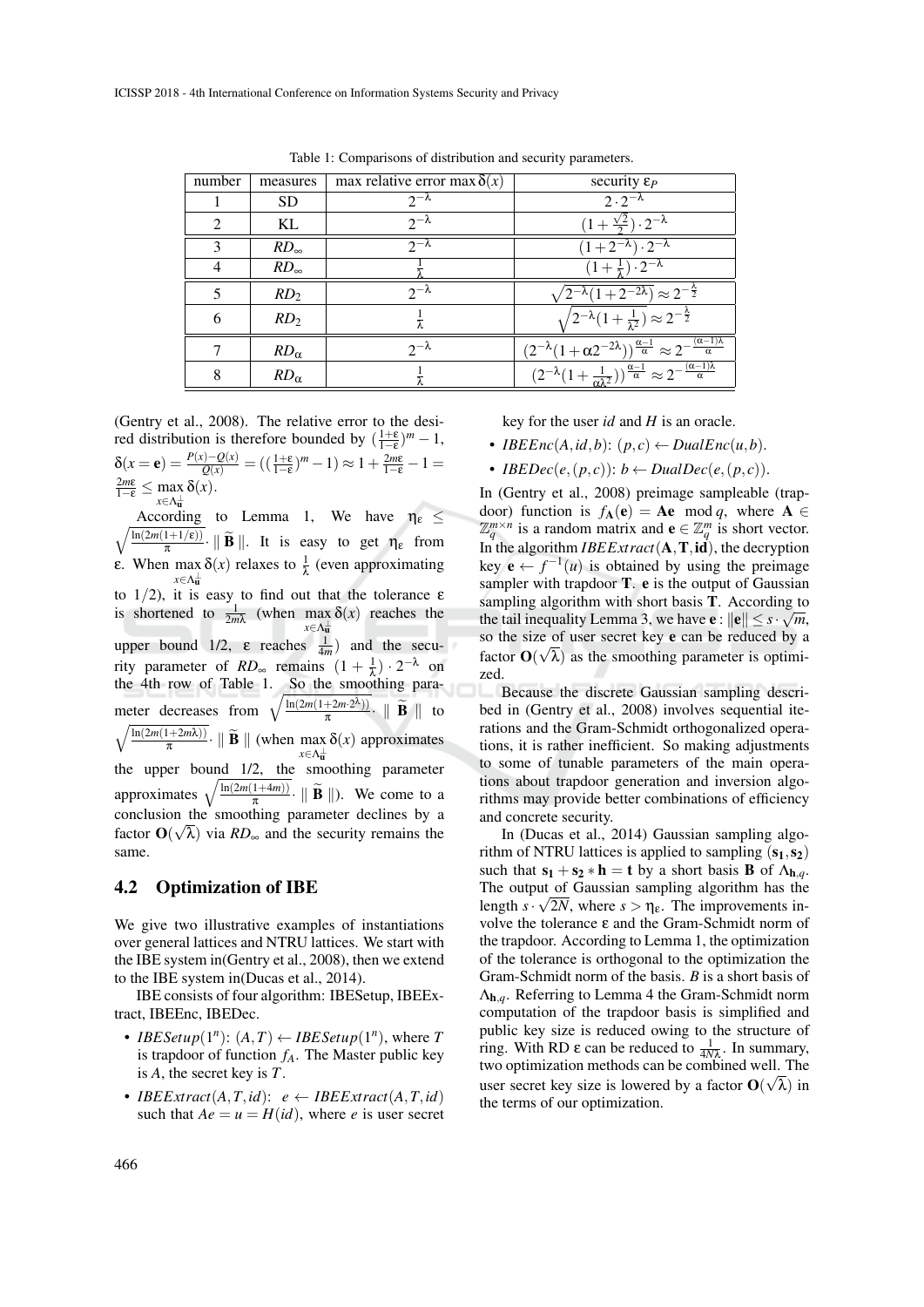## 5 CONCLUSION

In this work, we reform preservation property of oneway preimage sampleable functions with relative error. We give straightforward analysis and comprehensive comparisons of probability and show that *RD*<sub>∞</sub> has improved performance without security loss. Furthermore, we optimize the smoothing parameter of Gaussian sampling algorithm by *RD*∞-based probability preservation property. Finally, we improve the user key size of IBEs over general lattices and NTRU lattices by optimized the smoothing parameter. We can improve them with shorter parameters and better efficiency without compromising the security.

## ACKNOWLEDGEMENT

The authors would like to thank anonymous reviewers for their helpful comments and suggestions. The work of this paper was supported by the National Natural Science Foundation of China (Grants Y610112103).

### REFERENCES

- Bai, S., Langlois, A., Lepoint, T., Stehlé, D., and Steinfeld, R. (2015). Improved security proofs in lattice-based cryptography: Using the rényi divergence rather than the statistical distance. In *Advances in Cryptology - ASIACRYPT 2015 - 21st International Conference on the Theory and Application of Cryptology and Information Security, Auckland, New Zealand, November 29 - December 3, 2015, Proceedings, Part I*, pages 3– 24
- Ducas, L., Lyubashevsky, V., and Prest, T. (2014). Efficient identity-based encryption over NTRU lattices. In *Advances in Cryptology - ASIACRYPT 2014 - 20th International Conference on the Theory and Application of Cryptology and Information Security, Kaoshiung, Taiwan, R.O.C., December 7-11, 2014, Proceedings, Part II*, pages 22–41.
- Gentry, C., Peikert, C., and Vaikuntanathan, V. (2008). Trapdoors for hard lattices and new cryptographic constructions. In *Proceedings of the 40th Annual ACM Symposium on Theory of Computing, Victoria, British Columbia, Canada, May 17-20, 2008*, pages 197–206.
- Langlois, A., Stehlé, D., and Steinfeld, R. (2014). Gghlite: More efficient multilinear maps from ideal lattices. In *Advances in Cryptology - EUROCRYPT 2014 - 33rd Annual International Conference on the Theory and Applications of Cryptographic Techniques, Copenhagen, Denmark, May 11-15, 2014. Proceedings*, pages 239–256.
- Micciancio, D. and Regev, O. (2004). Worst-case to average-case reductions based on gaussian measures. In *45th Symposium on Foundations of Compu-*

*ter Science (FOCS 2004), 17-19 October 2004, Rome, Italy, Proceedings*, pages 372–381.

- Micciancio, D. and Walter, M. (2017). Gaussian sampling over the integers: Efficient, generic, constant-time. In *Advances in Cryptology - CRYPTO 2017 - 37th Annual International Cryptology Conference, Santa Barbara, CA, USA, August 20-24, 2017, Proceedings, Part II*, pages 455–485.
- Pöppelmann, T., Ducas, L., and Güneysu, T. (2014). Enhanced lattice-based signatures on reconfigurable hardware. In *Cryptographic Hardware and Embedded Systems - CHES 2014 - 16th International Workshop, Busan, South Korea, September 23-26, 2014. Proceedings*, pages 353–370.
- Prest, T. (2017). Sharper bounds in lattice-based cryptography using the rényi divergence. *IACR Cryptology ePrint Archive*, 2017:480.
- Rényi, A. (1961). On measures of entropy and information. In *Proceedings of the Fourth Berkeley Symposium on Mathematical Statistics and Probability, Volume 1: Contributions to the Theory of Statistics*, pages 547–561, Berkeley, Calif. University of California Press.
- Takashima, K. and Takayasu, A. (2015). Tighter security for efficient lattice cryptography via the rényi divergence of optimized orders. In *Provable Security - 9th International Conference, ProvSec 2015, Kanazawa, Japan, November 24-26, 2015, Proceedings*, pages 412– 431.
- van Erven, T. and Harremoës, P. (2014). Rényi divergence and kullback-leibler divergence. *IEEE Trans. Information Theory*, 60(7):3797–3820.

**JBLICATIONS** 

## APPENDIX *A*

We now provide **Proof of Theorem** 1.

*Proof.* 1) Firstly, we prove the RD bound with the order α.

We set  $f(P(x)) = \frac{P(x)^{\alpha}}{Q(x)Q(x)}$  $\frac{P(x)^{n}}{Q(x)^{\alpha-1}}$ , then give the partial derivative  $\partial^n f / \partial P(x)$ <sup>n</sup> at  $P(x) = Q(x)$ ,

$$
f(P(x))|_{P(x)=Q(x)} = \frac{P(x)^{\alpha}}{Q(x)^{\alpha-1}}|_{P(x)=Q(x)} = Q(x),
$$

$$
f^{(1)}(P(x))|_{P(x)=Q(x)} = \alpha \frac{P(x)^{\alpha-1}}{Q(x)^{\alpha-1}}|_{P(x)=Q(x)} = \alpha,
$$

$$
f^{(2)}(P(x))|_{P(x)=Q(x)} = \alpha(\alpha-1)\frac{P(x)^{\alpha-2}}{Q(x)^{\alpha-1}}|_{P(x)=Q(x)}
$$

$$
= \alpha(\alpha-1)\frac{1}{\mathcal{Q}(x)}
$$